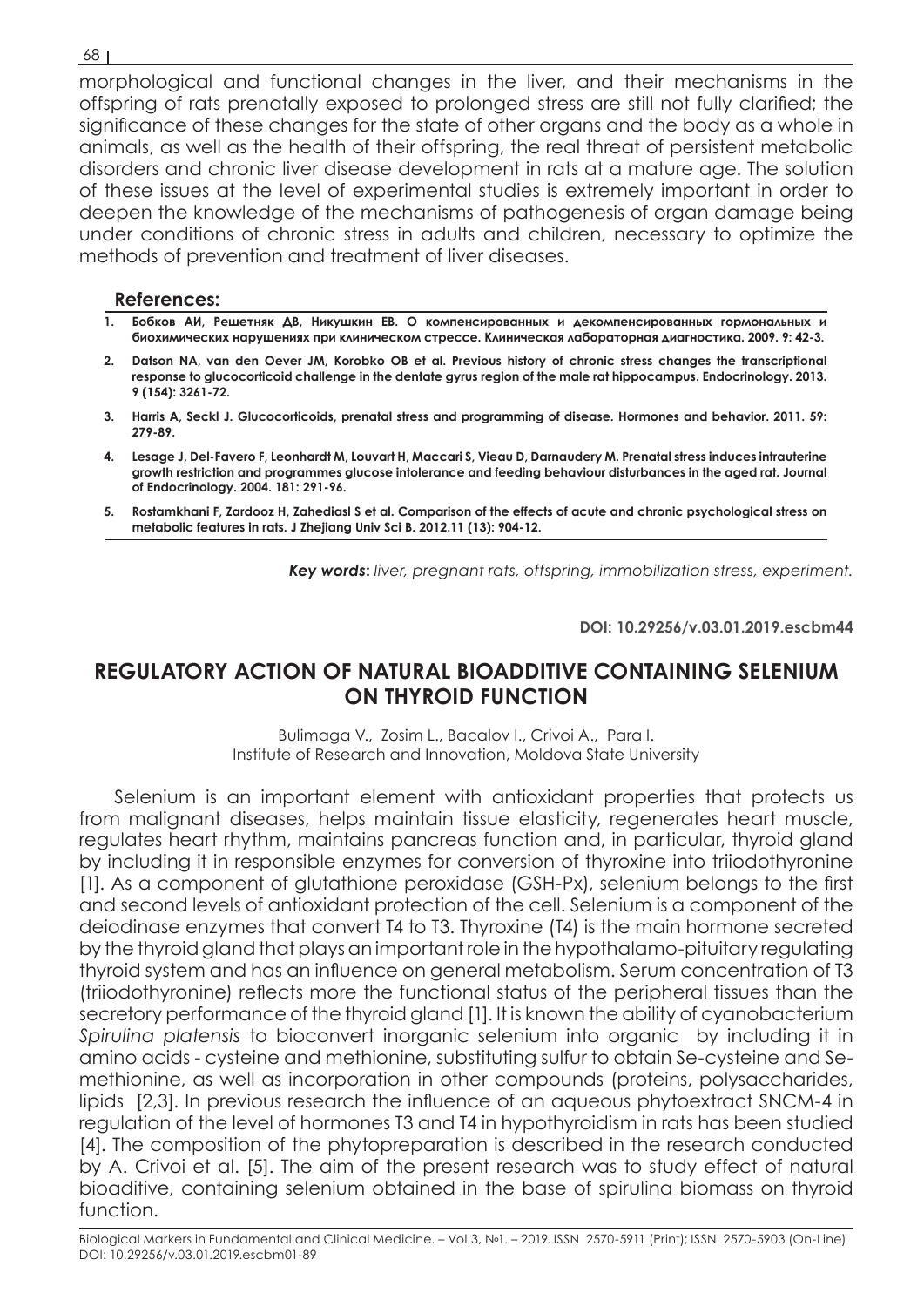**Materials and Methods.** Supplementation of the biopreparations was performed for 50 ml infusion per rat for 24 hours, 20-40 days. The experimental studies were performed on white laboratory rats with body mass 220-250 g divided into 4 groups: one control and three experimental. Induction of hypothyroidism was achieved by administering of aqueous KSCN suspension (20mg / 100g body weight). At the end of this period, the level of T3 and T4 in blood was determined in 4 groups of rats: control group, group with cyanide supplementation, 2 groups with bioadditive supplementation: phytoextract SNCM-4 or Se-containing bioadditive with and without tiocyanate addition.

**Results.** According to the results of Se-bioadditive supplementation to rats for 20 days, an obvious action on the functional state of the thyroid was observed, which is expressed by a tendency to normalize the thyroid hormone status. Thus, an increase in the level of the hormone T4 (14.47nmol / g) in group 4 was observed, upon the addition of selenium dietary additive in concomitant ration with KSCN and, which diminishes the effect of thiocyanate ion (SCN- ), compared with the experimental group 2 (11.3 nmol / g), in which only KSCN was administered. The value of the T4 hormone was increased in group 3 (17.79nmol / l), where only the dietary bioadditive was supplemented, compared to the control group (15.57nmol / l). Thus natural Se-bioadditive supplementation effect consists in increased thyroid tissue protection. Similar effects are observed in the case of SNCM-4 phytoextract supplementation, but the given effect was observed in phytoextract supplementation for a longer period (40 days) compared to the Sebioadditive (20days) (Tab.1). .

| <b>Bioadditive</b>         | Hormone T3 level, nmol/g |                  |                  |         | Hormone T4 level, nmol/g |       |                  |       |
|----------------------------|--------------------------|------------------|------------------|---------|--------------------------|-------|------------------|-------|
|                            | Lot 1                    | Lot <sub>2</sub> | Lot <sub>3</sub> | Lot $4$ | Lot 1                    | Lot 2 | Lot <sub>3</sub> | Lot 4 |
| <b>Phytoextract SNCM-4</b> | 1.43                     | 2.22             | 1.35             | 2.04    | 15.07                    | 11.11 | 16.89            | 14.21 |
| supplemented 40 days       | 100%                     | 155.2%           | 94.4%            | 142.7%  | 100%                     | 73.7% | 112.1%           | 94.3  |
| Se-containing bioaditive   | 1.50                     | 2.42             | 1.58             | 2.20    | 15.57                    | 11.30 | 17.89            | 14.47 |
| supplemented 20 days       | 100%                     | 160.9%           | 109.7%           | 152.2%  | 100%                     | 79.6% | 114.7%           | 92.7% |

**Table 1. Hormone T3 and T4 levels after bioadditive supplementation**

The serum concentration of T3 reflects more the functional status of the peripheral tissues than the secretory performance of the thyroid gland. This explains the increase in the level of T3 in the case of hypothyroidism model (KSCN supplementation), but this increase is temporary and occurs until the secretory depletion of T4. At the concomitant supplementation of the Se-bioadditive and KSCN, the quantitative values of the hormone T3 are decreased by 0.22 nmol compared to group 2 with modeled hypothyroidism. This fact confirms the obvious action of s Se-bioadditive on the functional status of the thyroid, which is expressed by the tendency to normalize the thyroid hormone status.

#### **References:**

- **1. Choupani, M., Moghadam, P. Z., Kelidari, H. R., Ghaz, S. Influence of dietary selenium sources on thyroid hormone activation, tissue selenium distribution and antioxidant enzymes status in broiler chickens. //Trends in Life Sciences. 2014; 3(4):281-297.**
- **2. Li, Z.-Y., Guo, S.-Y., Li, L. Bioeffects of selenite on the growth of Spirulina platensis and its biotransformation. // Bioresource Technology. 2003; 89(2): 171-176.**
- **3. Cepoi, L., Chiriac, T., Rudi, L., Djur, S., Zosim, L., Bulimaga, V. et al. Spirulina as a raw material for products containing trace elements. In: CHOJNACKA, K., SAEID, A., eds. Recent Advances in Trace Elements, 1-st Ed.John Wiley & Sons Ltd. 2018, p.403-420.**
- **4. Gherman, I. Functional status of the thyroid gland in iodine deficiency disorders at administering the extract from local native medicinal plants. Mat.of theVII Congress of physiologists from the Republic of Moldova.// Physiology and Health.22-28 sept. 2012; 243-247 (in Romanian).**